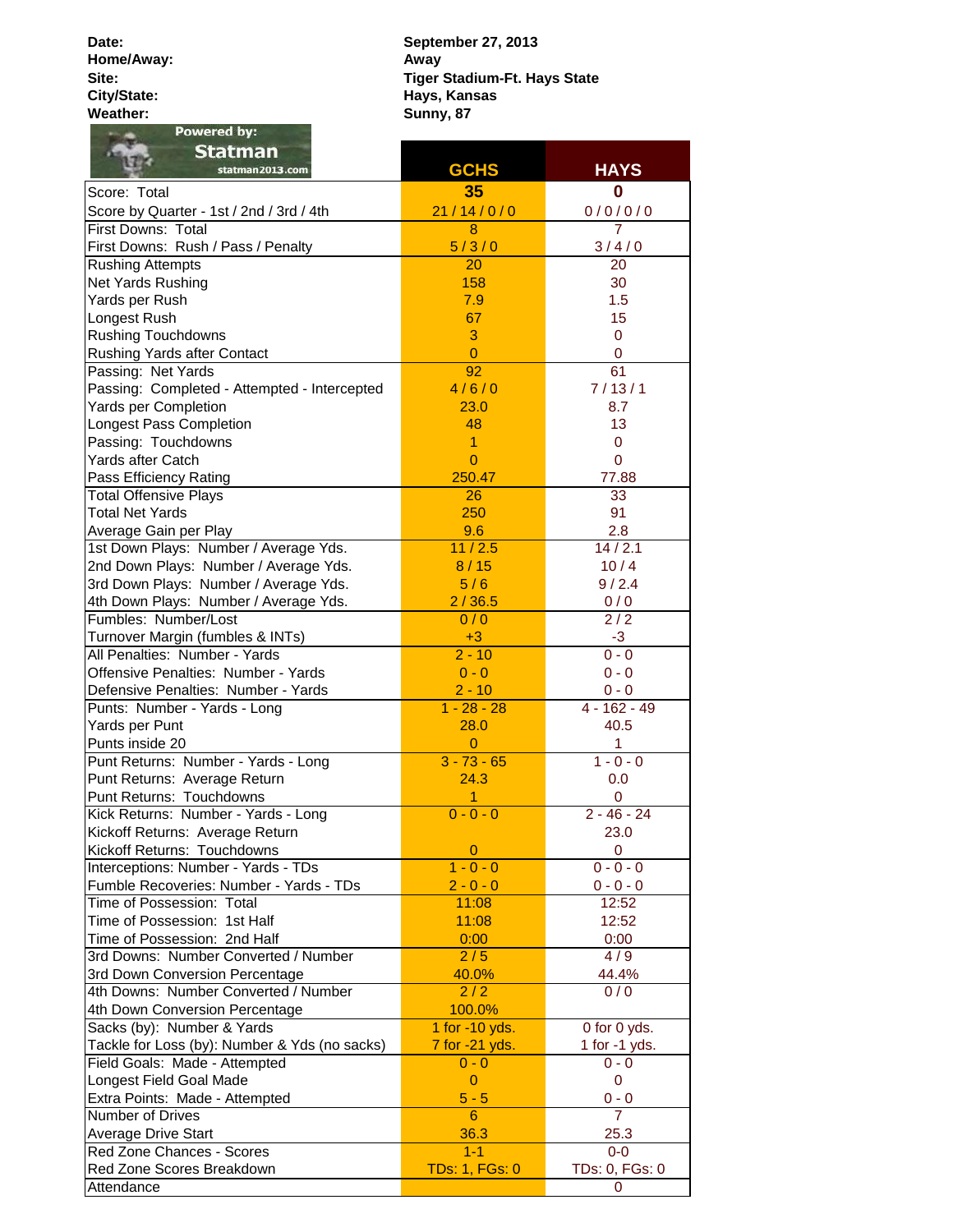|    | <b>Garden City Buffaloes</b> |                     | 35                 |                  |                  |                  |                  |                          |                                               |                           |                            |  |  |
|----|------------------------------|---------------------|--------------------|------------------|------------------|------------------|------------------|--------------------------|-----------------------------------------------|---------------------------|----------------------------|--|--|
| #  | Quarterback                  | <b>Completions</b>  | <b>Attempts</b>    | <b>Yards</b>     | Long             | Comp %           | <b>TDs</b>       | <b>INTs</b>              | <b>QB Rating</b>                              | <b>Rush (Nbr-Yds-TDs)</b> |                            |  |  |
| 9  | <b>Greyson Tempel</b>        | 4                   | 6                  | 92               | 48               | 66.67%           | $\mathbf{1}$     | $\overline{0}$           | 250.47                                        | $9 - 101 - 2$             |                            |  |  |
|    |                              |                     |                    |                  |                  |                  |                  |                          |                                               |                           |                            |  |  |
|    |                              |                     |                    |                  |                  |                  |                  |                          |                                               |                           |                            |  |  |
|    | <b>Total Passing</b>         | $\overline{4}$      | 6                  | 92               | 48               | 66.67%           | $\mathbf{1}$     | $\boldsymbol{o}$         | 250.47                                        |                           |                            |  |  |
| #  | <b>Running Back</b>          | <b>Rushes</b>       | <b>Yards</b>       | Long             | <b>TDs</b>       | <b>Yds/Rush</b>  |                  | <b>Catches Thrown To</b> | <b>Yards</b>                                  | <b>TDs</b>                | <b>Yds A/P</b>             |  |  |
| 20 | <b>Jared Koster</b>          | 10                  | 46                 | 25               | $\overline{1}$   | 4.6              | $\mathbf{0}$     | $\mathbf{0}$             | $\overline{0}$                                | $\mathbf{0}$              | 46                         |  |  |
| 9  | <b>Greyson Tempel</b>        | 9                   | 101                | 67               | $\overline{a}$   | 11.2             | $\theta$         | $\mathbf{0}$             | $\overline{0}$                                | $\overline{0}$            | 101                        |  |  |
|    | 17 Zach Landgraf             | 1                   | 11                 | 11               | $\overline{0}$   | 11.0             | 1                | $\mathbf{1}$             | 3                                             | $\overline{0}$            | 14                         |  |  |
|    |                              |                     |                    |                  |                  |                  |                  |                          |                                               |                           |                            |  |  |
|    |                              |                     |                    |                  |                  |                  |                  |                          |                                               |                           |                            |  |  |
|    |                              |                     |                    |                  |                  |                  |                  |                          |                                               |                           |                            |  |  |
|    |                              |                     |                    |                  |                  |                  |                  |                          |                                               |                           |                            |  |  |
|    |                              |                     |                    |                  |                  |                  |                  |                          |                                               |                           |                            |  |  |
|    |                              |                     |                    |                  |                  |                  |                  |                          |                                               |                           |                            |  |  |
|    |                              |                     |                    |                  |                  |                  |                  |                          |                                               |                           |                            |  |  |
|    | <b>Total Rushing</b>         | 20                  | 158                | 67               | 3                | 7.9              |                  |                          |                                               |                           |                            |  |  |
|    | # Receiver                   | <b>Catches</b>      | <b>Thrown To</b>   | <b>Yards</b>     | Long             | <b>TDs</b>       | <b>Yds/Catch</b> | <b>Rushes</b>            | <b>Yards</b>                                  | <b>TDs</b>                | <b>Yds A/P</b>             |  |  |
|    | 82 Caleb Tramp               | 1                   | 1                  | 48               | 48               | $\mathbf{1}$     | 48.0             | $\mathbf{0}$             | $\overline{0}$                                | $\mathbf{0}$              | 48                         |  |  |
|    | 21 Mitchell Hernande         | 1                   | 1                  | 21               | 21               | $\overline{0}$   | 21.0             | $\mathbf{0}$             | $\overline{0}$                                | $\mathbf{0}$              | 21                         |  |  |
|    | 16 Dustin Tempel             | 1                   | 3                  | 20               | 20               | $\overline{0}$   | 20.0             | $\mathbf{0}$             | $\mathbf{0}$                                  | $\overline{0}$            | 93                         |  |  |
|    | 17 Zach Landgraf             | 1                   | $\overline{1}$     | 3                | 3                | $\overline{0}$   | 3.0              | $\overline{1}$           | 11                                            | $\overline{0}$            | 14                         |  |  |
|    |                              |                     |                    |                  |                  |                  |                  |                          |                                               |                           |                            |  |  |
|    |                              |                     |                    |                  |                  |                  |                  |                          |                                               |                           |                            |  |  |
|    |                              |                     |                    |                  |                  |                  |                  |                          |                                               |                           |                            |  |  |
|    |                              |                     |                    |                  |                  |                  |                  |                          |                                               |                           |                            |  |  |
|    |                              |                     |                    |                  |                  |                  |                  |                          |                                               |                           |                            |  |  |
|    |                              |                     |                    |                  |                  |                  |                  |                          |                                               |                           |                            |  |  |
|    |                              |                     |                    |                  |                  |                  |                  |                          |                                               |                           |                            |  |  |
|    | <b>Total Receiving</b>       | $\overline{4}$      | 6                  | 92               | 48               | $\mathbf{1}$     | 23.0             |                          |                                               |                           |                            |  |  |
|    |                              | <b>Passing</b>      | <b>Rushing</b>     | <b>Total</b>     | Long             |                  |                  | # of                     |                                               | # of                      | <b>Yards per</b>           |  |  |
|    | <b>Total Offense</b>         | <b>Yards</b>        | <b>Yards</b>       | <b>Yards</b>     | <b>Play</b>      | <b>TDs</b>       | <b>INTs</b>      | <b>Rushes</b>            | # of Passes                                   | <b>Plays</b>              | <b>Play</b>                |  |  |
|    | <b>GCHS</b>                  | 92                  | 158                | 250              | 67               | $\overline{4}$   | $\overline{0}$   | 20                       | 6                                             | 26                        | 9.6                        |  |  |
|    |                              |                     |                    |                  |                  |                  |                  |                          |                                               |                           |                            |  |  |
| #  | <b>Kickers</b>               | <b>FG Made</b>      | <b>FG Attempts</b> | Long             |                  | <b>XP Made</b>   | <b>XP Att.</b>   | <b>Kickoffs</b>          | Yards                                         | <b>Average</b>            | <b>T-backs</b>             |  |  |
|    | 41 Ismael Hernande:          |                     |                    |                  |                  | 5                | 5                | 6                        | 340                                           | 56.7                      | 4                          |  |  |
|    |                              |                     |                    |                  |                  |                  |                  |                          |                                               |                           |                            |  |  |
|    |                              |                     |                    |                  |                  |                  |                  |                          |                                               |                           |                            |  |  |
|    | <b>Total</b>                 | $\boldsymbol{o}$    | $\boldsymbol{o}$   | $\boldsymbol{o}$ |                  | 5                | $\overline{5}$   | $\boldsymbol{6}$         | 340                                           | 56.7                      | 4                          |  |  |
|    |                              |                     |                    |                  |                  |                  | Fair             |                          |                                               | <b>Time of</b>            | <b>Turnover</b>            |  |  |
| #  | <b>Punters</b>               | <b>Punts</b>        | <b>Yards</b>       | <b>Average</b>   | Long             | <b>Inside 20</b> | <b>Caught</b>    | <b>Downed</b>            | <b>T-backs</b>                                | Poss.                     | <b>Ratio</b>               |  |  |
|    | 21 Mitchell Hernande         | 1                   | 28                 | 28.0             | 28               | $\overline{0}$   | $\overline{0}$   | $\overline{0}$           | $\overline{0}$                                | 11:08                     | $+3$                       |  |  |
|    |                              |                     |                    |                  |                  |                  |                  |                          |                                               |                           |                            |  |  |
|    |                              |                     |                    |                  |                  |                  |                  |                          |                                               |                           | <b>Penalties - Yards</b>   |  |  |
|    | <b>Total</b>                 | $\mathbf{1}$        | 28                 | 28.0             | 28               | $\boldsymbol{o}$ | $\pmb{o}$        | $\boldsymbol{o}$         | $\boldsymbol{0}$                              |                           | $2 - 10$                   |  |  |
|    |                              |                     |                    |                  |                  |                  | <b>Yards All</b> |                          |                                               |                           |                            |  |  |
| #  | <b>Punt Returner</b>         | <b>Punt Returns</b> | <b>Yards</b>       | <b>Average</b>   | Long             | <b>TDs</b>       | <b>Purpose</b>   |                          | <b>GCHS Def. Leaders (TFLs include Sacks)</b> |                           |                            |  |  |
|    | 16 Dustin Tempel             | 3                   | 73                 | 24.3             | 65               | $\mathbf{1}$     | 93               | #                        | <b>Name</b>                                   |                           | <b>Tackles-Sacks-TFLs</b>  |  |  |
|    |                              |                     |                    |                  |                  |                  |                  | 25                       | <b>Nalen Rincones</b>                         |                           | $6 - 0 - 0.5$              |  |  |
|    |                              |                     |                    |                  |                  |                  |                  | 16                       | <b>Dustin Tempel</b>                          |                           | $4 - 0 - 1.5$              |  |  |
|    |                              |                     |                    |                  |                  |                  |                  | 45                       | <b>Kelton Uthe</b>                            |                           | $4 - 1 - 1.5$              |  |  |
|    |                              |                     |                    |                  |                  |                  |                  | 82                       | <b>Caleb Tramp</b>                            |                           | $3 - 0 - 0$                |  |  |
|    |                              |                     |                    |                  |                  |                  |                  | 54                       | Lui Castaneda                                 |                           | $3 - 0 - 2.5$              |  |  |
|    | <b>Total</b>                 | $\boldsymbol{3}$    | 73                 | 24.3             | 65               | $\mathbf{1}$     | 323              | 64                       | <b>James Nguyen</b>                           |                           | $2 - 0 - 1$                |  |  |
|    |                              |                     |                    |                  |                  | <b>TDs</b>       |                  | 40                       | <b>Andrew Brom</b><br>Name?                   |                           | $1 - 0 - 1$                |  |  |
| #  | <b>Kick Returner</b>         | <b>Kick Returns</b> | <b>Yards</b>       | <b>Average</b>   | Long             |                  | <b>Yds A/P</b>   | $\overline{0}$<br>3      | Dozie Ekweairiri                              |                           | $1 - 0 - 0$<br>$1 - 0 - 0$ |  |  |
|    |                              |                     |                    |                  |                  |                  |                  | 14                       | <b>Alex Espinosa</b>                          |                           | $1 - 0 - 0$                |  |  |
|    |                              |                     |                    |                  |                  |                  |                  | 52                       | <b>Cody Worden</b>                            |                           |                            |  |  |
|    |                              |                     |                    |                  |                  |                  |                  | 11                       | <b>Dylan Darter</b>                           |                           | $1 - 0 - 0$<br>$1 - 0 - 0$ |  |  |
|    |                              |                     |                    |                  |                  |                  |                  | 10                       | <b>Emilio Parr</b>                            |                           | $0 - 0 - 0$                |  |  |
|    |                              |                     |                    |                  |                  |                  |                  |                          |                                               |                           |                            |  |  |
|    | <b>Total</b>                 | $\boldsymbol{o}$    | $\boldsymbol{o}$   |                  | $\boldsymbol{o}$ | $\boldsymbol{o}$ | 323              | <b>Total</b>             |                                               |                           | $28 - 1 - 8$               |  |  |
|    |                              |                     |                    |                  |                  |                  |                  |                          |                                               |                           |                            |  |  |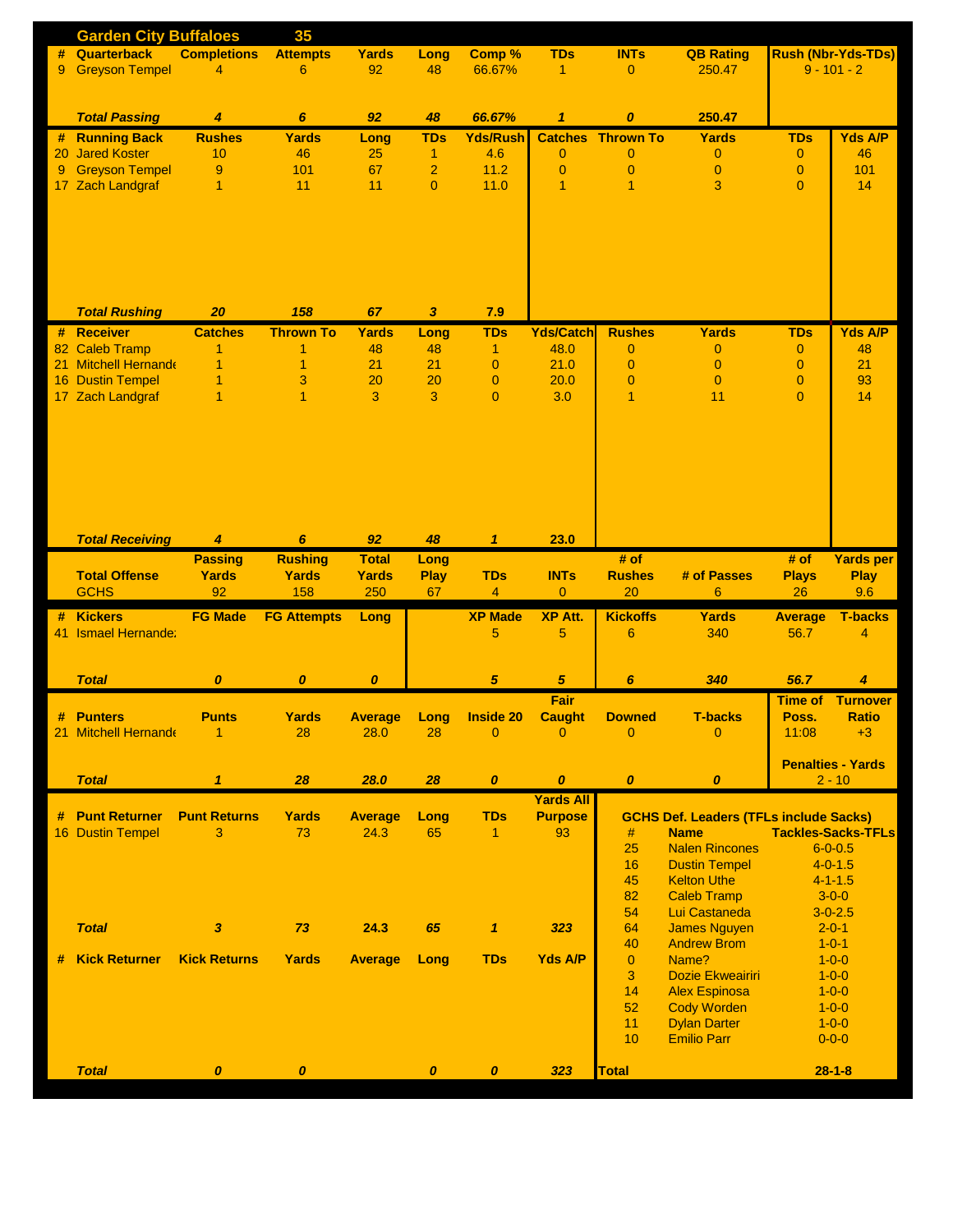|                                        |                                  |                                  | 35                    |                |                                  |                                        |                                |                                  |                            |                                  |                                  |                                  |                                  |                                  |                                  |                                  |                                  |
|----------------------------------------|----------------------------------|----------------------------------|-----------------------|----------------|----------------------------------|----------------------------------------|--------------------------------|----------------------------------|----------------------------|----------------------------------|----------------------------------|----------------------------------|----------------------------------|----------------------------------|----------------------------------|----------------------------------|----------------------------------|
| <b>Defense Summary</b>                 | <b>Garden City Buffaloes</b>     | <b>Sack</b>                      | <b>Tackles</b>        | <b>TFL</b>     | <b>Unassisted</b>                | Tackle                                 | <b>Total</b>                   | QB                               | <b>Pass</b>                | <b>Caused</b>                    | <b>Fumble</b>                    | <b>F'ble Yds</b>                 | <b>F'ble</b>                     | Inter-                           | <b>INT Yards</b>                 | <b>INT</b>                       | <b>Punt/FG</b>                   |
| <b>Safeties</b>                        | <b>Sacks</b>                     | <b>Yards</b>                     | for Loss              | <b>Yards</b>   | <b>Tackles</b>                   | <b>Assists</b>                         | Tackles*                       | <b>Hurries</b>                   | <b>Breakup</b>             | <b>Fumbles</b>                   | <b>Recovery</b>                  | returned                         | ret. TDs                         | ceptions                         | <b>Returned</b>                  | ret. TDs                         | <b>Blocks</b>                    |
| $\overline{0}$                         | $\vert$ 1                        | $-10$                            | 8 <sup>°</sup>        | $-31$          | 18                               | 10 <sup>°</sup>                        | 28                             | $\blacktriangleleft$             | $\overline{0}$             | $\overline{2}$                   | $\overline{2}$                   | $\overline{0}$                   | $\overline{0}$                   | $\vert$ 1                        | $\overline{0}$                   | $\overline{0}$                   | $\overline{0}$                   |
| <b>Defense</b>                         |                                  | <b>Sack</b>                      | <b>Tackle</b>         | <b>TFL</b>     | <b>Unassisted</b>                | <b>Tackle</b>                          | <b>Total</b>                   | QB                               | Pass                       | <b>Caused</b>                    | <b>Fumble</b>                    | <b>F'ble Yds</b>                 | <b>F'ble</b>                     | Inter-                           | <b>INT Yards</b>                 | <b>INT</b>                       | <b>Punt/FG</b>                   |
| <b>Detail</b>                          | <b>Sacks</b>                     | Yards                            | for Loss              | Yards          | <b>Tackles</b>                   | <b>Assists</b>                         | Tackles*                       | <b>Hurries</b>                   | <b>Breakup</b>             | <b>Fumbles</b>                   | <b>Recovery</b>                  | returned                         | ret. TDs                         | ceptions                         | <b>Returned</b>                  | ret. TDs                         | <b>Blocks</b>                    |
| <b>Nalen Rincones</b><br>25            | $\overline{0}$                   | $\overline{0}$                   | 0.5                   | $-0.5$         | $\mathbf{3}$                     | 3 <sup>°</sup>                         | $6\phantom{1}$                 | $\overline{0}$                   | $\overline{0}$             | $\overline{0}$                   | $\overline{1}$                   | $\overline{0}$                   | $\overline{0}$                   | $\overline{0}$                   | $\overline{0}$                   | $\overline{0}$                   | $\overline{0}$                   |
| 16<br><b>Dustin Tempel</b>             | $\overline{0}$                   | $\overline{0}$                   | 1.5                   | $-3.5$         | $\overline{2}$                   | $\overline{\mathbf{2}}$                | $\overline{4}$                 | $\overline{0}$                   | $\overline{0}$             | $\overline{0}$                   | $\overline{0}$                   | $\overline{0}$                   | $\overline{0}$                   | $\overline{0}$                   | $\overline{0}$                   | $\overline{0}$                   | $\overline{0}$                   |
| 45 Kelton Uthe                         | $\overline{1}$                   | $-10$                            | 1.5                   | $-10.5$        | $\overline{1}$                   | 3                                      | $\overline{4}$                 | $\overline{1}$                   | $\overline{0}$             | $\overline{0}$                   | $\overline{0}$                   | $\overline{0}$                   | $\overline{0}$                   | $\overline{0}$                   | $\overline{0}$                   | $\overline{0}$                   | $\overline{0}$                   |
| 82 Caleb Tramp                         | $\overline{0}$                   | $\overline{0}$                   | $\overline{0}$        | $\overline{0}$ | 3                                | $\overline{0}$                         | $\mathbf{3}$                   | $\overline{0}$                   | $\overline{0}$             | 1                                | $\overline{1}$                   | $\overline{0}$                   | $\overline{0}$                   | $\overline{0}$                   | $\overline{0}$                   | $\overline{0}$                   | $\overline{0}$                   |
| 54 Lui Castaneda<br>James Nguyen<br>64 | $\overline{0}$<br>$\overline{0}$ | $\overline{0}$<br>$\overline{0}$ | 2.5<br>$\overline{1}$ | $-7.5$<br>$-7$ | $\overline{2}$<br>$\overline{2}$ | $\blacktriangleleft$<br>$\overline{0}$ | $\mathbf{3}$<br>$\overline{2}$ | $\overline{0}$<br>$\overline{0}$ | $\Omega$<br>$\overline{0}$ | $\overline{0}$<br>$\overline{0}$ | $\overline{0}$<br>$\overline{0}$ | $\overline{0}$<br>$\overline{0}$ | $\overline{0}$<br>$\overline{0}$ | $\overline{0}$<br>$\overline{0}$ | $\overline{0}$<br>$\overline{0}$ | $\overline{0}$<br>$\overline{0}$ | $\overline{0}$<br>$\overline{0}$ |
| 40 Andrew Brom                         | $\overline{0}$                   | $\overline{0}$                   | $\overline{1}$        | $-2$           | $\mathbf{1}$                     | $\overline{0}$                         | $\mathbf{1}$                   | $\overline{0}$                   | $\overline{0}$             | $\overline{0}$                   | $\overline{0}$                   | $\overline{0}$                   | $\overline{0}$                   | $\overline{0}$                   | $\overline{0}$                   | $\overline{0}$                   | $\overline{0}$                   |
| $\overline{0}$<br>Name?                | $\overline{0}$                   | $\overline{0}$                   | $\overline{0}$        | $\overline{0}$ | $\mathbf{1}$                     | $\overline{0}$                         | $\mathbf{1}$                   | $\overline{0}$                   | $\overline{0}$             | $\overline{1}$                   | $\overline{0}$                   | $\overline{0}$                   | $\overline{0}$                   | $\overline{0}$                   | $\overline{0}$                   | $\overline{0}$                   | $\overline{0}$                   |
| 3<br>Dozie Ekweairiri                  | $\overline{0}$                   | $\overline{0}$                   | $\overline{0}$        | $\pmb{0}$      | $\mathbf{1}$                     | $\mathbf{0}$                           | $\mathbf{1}$                   | $\overline{0}$                   | $\overline{0}$             | $\overline{0}$                   | $\overline{0}$                   | $\overline{0}$                   | $\mathbf{0}$                     | $\overline{0}$                   | $\overline{0}$                   | $\overline{0}$                   | $\overline{0}$                   |
| 14 Alex Espinosa                       | $\overline{0}$                   | $\overline{0}$                   | $\overline{0}$        | $\overline{0}$ | $\overline{1}$                   | $\overline{0}$                         | $\mathbf{1}$                   | $\overline{0}$                   | $\overline{0}$             | $\overline{0}$                   | $\overline{0}$                   | $\overline{0}$                   | $\overline{0}$                   | $\overline{0}$                   | $\overline{0}$                   | $\overline{0}$                   | $\overline{0}$                   |
| 52 Cody Worden                         | $\overline{0}$                   | $\overline{0}$                   | $\overline{0}$        | $\overline{0}$ | $\overline{1}$                   | $\overline{0}$                         | $\mathbf{1}$                   | $\overline{0}$                   | $\overline{0}$             | $\overline{0}$                   | $\overline{0}$                   | $\overline{0}$                   | $\overline{0}$                   | $\overline{0}$                   | $\overline{0}$                   | $\overline{0}$                   | $\overline{0}$                   |
| 11 Dylan Darter                        | $\overline{0}$                   | $\overline{0}$                   | $\overline{0}$        | $\overline{0}$ | $\overline{0}$                   | $\overline{1}$                         | $\mathbf{1}$                   | $\overline{0}$                   | $\overline{0}$             | $\overline{0}$                   | $\overline{0}$                   | $\overline{0}$                   | $\overline{0}$                   | $\overline{0}$                   | $\overline{0}$                   | $\overline{0}$                   | $\overline{0}$                   |
| 10 Emilio Parr                         | $\overline{0}$                   | $\overline{0}$                   | $\overline{0}$        | $\overline{0}$ | $\overline{0}$                   | $\overline{0}$                         | $\mathbf{0}$                   | $\overline{0}$                   | $\overline{0}$             | $\overline{0}$                   | $\overline{0}$                   | $\overline{0}$                   | $\overline{0}$                   | $\mathbf{1}$                     | $\overline{0}$                   | $\overline{0}$                   | $\overline{0}$                   |
| <b>Total</b>                           | $\mathbf{1}$                     | $-10$                            | $\boldsymbol{8}$      | $-31$          | 18                               | 10 <sub>10</sub>                       | 28                             | $\mathbf{1}$                     | $\boldsymbol{0}$           | $\overline{2}$                   | $\overline{2}$                   | $\boldsymbol{o}$                 | $\boldsymbol{o}$                 | $\mathbf{1}$                     | $\boldsymbol{o}$                 | $\boldsymbol{0}$                 | $\boldsymbol{0}$                 |

*\*Includes Sacks, TFLs, and tackles. Total tackles are total number of players who participated in a tackle. Tackles for Loss includes sacks.*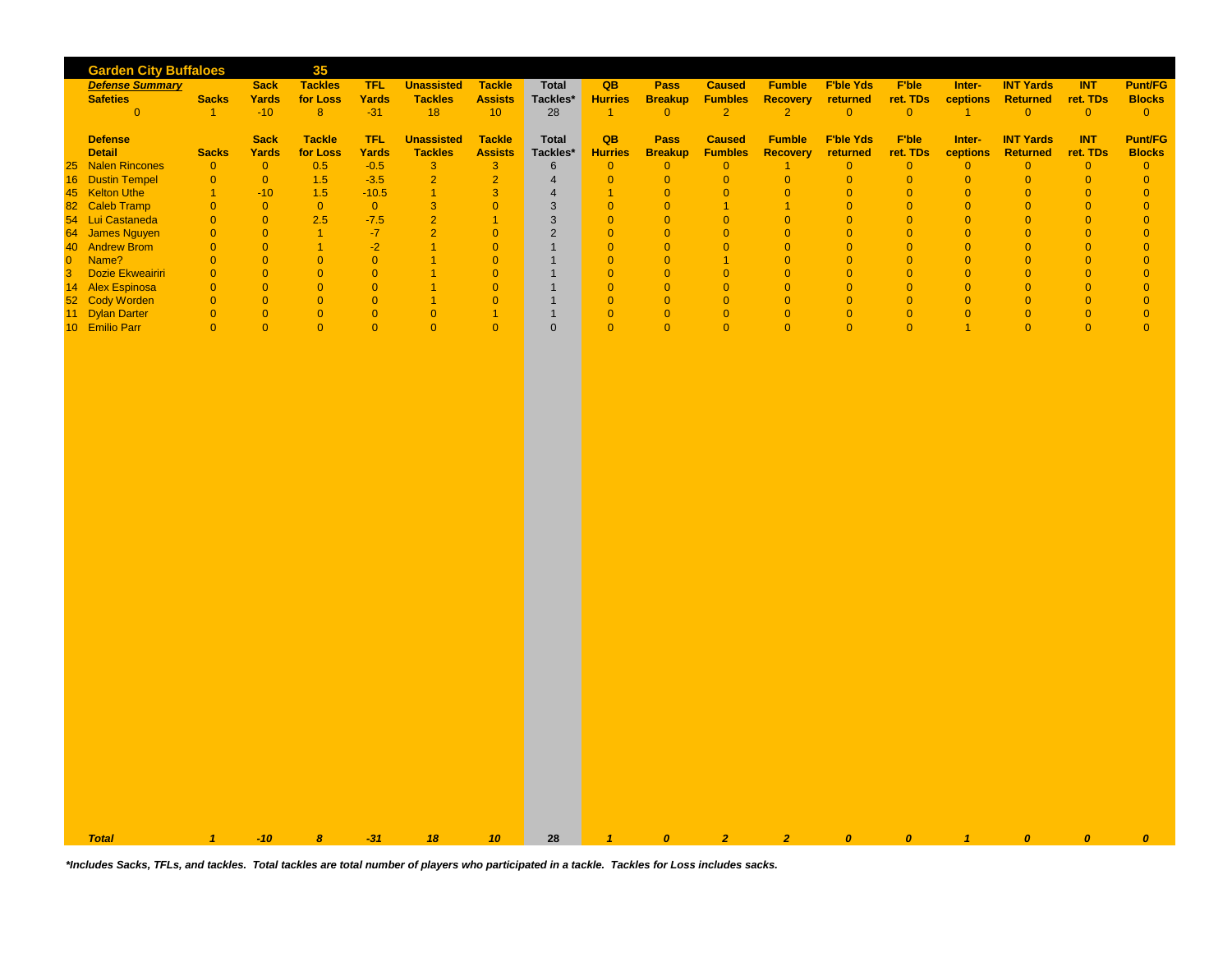| <b>Completions</b><br><b>INTs</b><br>Quarterback<br><b>Attempts</b><br><b>TDs</b><br><b>QB Rating</b><br>Rush (Nbr-Yds-TDs)<br>Yards<br>Long<br>Comp %<br>#<br><b>Alex Delton</b><br>13<br>61<br>$\mathbf 0$<br>$10 - 16 - 0$<br>5<br>7<br>13<br>53.85%<br>77.88<br>1<br><b>Total Passing</b><br>13<br>61<br>13<br>53.85%<br>0<br>1<br>77.88<br>7<br><b>Yds/Rush</b><br><b>TDs</b><br># Running Back<br><b>Rushes</b><br>Yards<br><b>TDs</b><br><b>Catches</b><br><b>Thrown To</b><br>Yards<br>Long<br>$-16$<br>5 Alex Delton<br>10<br>9<br>0<br>$-1.6$<br>0<br>0<br>0<br>0<br>-16<br>38<br>4.2<br>33 Preston Weigel<br>9<br>$\mathbf 0$<br>$\mathbf 0$<br>0<br>0<br>38<br>15<br>1<br>13<br>44 Ty Whittington<br>8<br>8<br>$\mathbf{0}$<br>8.0<br>$\mathbf{1}$<br>0<br>21<br>1<br>1<br><b>Total Rushing</b><br>20<br>30<br>15<br>0<br>1.5<br># Receiver<br><b>Catches</b><br>Yards<br><b>TDs</b><br><b>Yds/Catch</b><br><b>Rushes</b><br>Yards<br><b>TDs</b><br><b>Thrown To</b><br>Long<br><b>Hayden Kreutzer</b><br>$\overline{2}$<br>3<br>17<br>11<br>$\pmb{0}$<br>0<br>17<br>4<br>0<br>8.5<br>0<br>$\overline{2}$<br>89 Lane Clark<br>3<br>16<br>10<br>8.0<br>$\pmb{0}$<br>0<br>0<br>16<br>0<br>44 Ty Whittington<br>$\mathbf{1}$<br>$\mathbf{1}$<br>13<br>13<br>8<br>0<br>21<br>$\mathbf 0$<br>13.0<br>1<br>3<br>$\overline{0}$<br>$\mathbf 0$<br>8<br>12 Clayton Riedel<br>1<br>8<br>8<br>$\mathbf{0}$<br>8.0<br>0<br><b>Total Receiving</b><br>7<br>13<br>61<br>13<br>0<br>8.7<br><b>Rushing</b><br><b>Total</b><br># of<br># of<br><b>Passing</b><br>Long<br><b>INTs</b><br># of Passes<br><b>Total Offense</b><br>Yards<br>Yards<br>Play<br><b>TDs</b><br><b>Rushes</b><br><b>Plays</b><br>Yards<br><b>Play</b><br><b>HAYS</b><br>30<br>91<br>20<br>61<br>15<br>$\mathbf 0$<br>1<br>13<br>33<br>2.8<br><b>XP Made</b><br><b>XP Att.</b><br><b>Kickoffs</b><br><b>Kickers</b><br><b>FG Made</b><br><b>FG Attempts</b><br>Yards<br><b>T-backs</b><br>#<br>Long<br>Average<br>89 Lane Clark<br>#VALUE!<br>#VALUE!<br>1<br>1<br>0<br>0<br>0<br><b>Total</b><br>0<br>0<br>1<br>#VALUE!<br>$\mathbf{1}$<br>#VALUE!<br>Fair<br>Time of<br>Inside 20<br><b>T-backs</b><br><b>Ratio</b><br># Punters<br><b>Punts</b><br>Yards<br>Average<br>Long<br>Caught<br><b>Downed</b><br>Poss.<br>3<br>113<br>12:52<br>21 Kiowa Higdon<br>37.7<br>40<br>1<br>$\mathbf{0}$<br>0<br>$\mathbf 0$<br>$-3$<br>$\mathbf 0$<br>$\overline{0}$<br>$\mathbf 0$<br>$\mathbf{1}$<br>89 Lane Clark<br>49<br>49.0<br>49<br>1<br><b>Penalties - Yards</b><br>0<br>40.5<br>49<br>0<br><b>Total</b><br>4<br>162<br>1<br>1<br>$0 - 0$<br>Punt<br><b>Yards All</b><br># Punt Returner<br><b>Returns</b><br><b>Yards</b><br>Average<br><b>TDs</b><br><b>Purpose</b><br>HAYS Def. Leaders (TFLs include Sacks)<br>Long<br><b>Adam Klaus</b><br>$\mathbf{1}$<br>0<br>0.0<br>$\overline{0}$<br>53<br><b>Tackles-Sacks-TFLs</b><br>$\mathbf{1}$<br>0<br>#<br><b>Name</b><br>12<br><b>Clayton Riedel</b><br>$3 - 0 - 0$<br>42<br><b>Connor Rule</b><br>$3 - 0 - 0$<br>70<br><b>Craig Dreiling</b><br>$3 - 0 - 0$<br>59<br><b>Brandon Hardwick</b><br>$2 - 0 - 0$<br>$\mathbf{1}$<br><b>Adam Klaus</b><br>$1 - 0 - 1$<br>$\overline{4}$<br><b>Total</b><br>$\mathbf{1}$<br>0<br>0.0<br>0<br>0<br>137<br>Hayden Kreutzer<br>$1 - 0 - 0$<br>44<br>Ty Whittington<br>$1 - 0 - 0$<br><b>Kick Returns</b><br><b>TDs</b><br>80<br><b>Brady Werth</b><br><b>Kick Returner</b><br>Yards<br>Average<br>Long<br><b>Yds A/P</b><br>$1 - 0 - 0$<br>#<br>Adam Klaus<br>$\overline{2}$<br>46<br>24<br>23.0<br>$\mathbf 0$<br>53<br>1<br>$15 - 0 - 1$<br><b>Total</b><br>46<br>23.0<br>24<br>0<br>137<br><b>Total</b><br>$\mathbf{2}$ | <b>Hays</b> | $\bf{0}$ |  |  |  |  |                 |  |
|-------------------------------------------------------------------------------------------------------------------------------------------------------------------------------------------------------------------------------------------------------------------------------------------------------------------------------------------------------------------------------------------------------------------------------------------------------------------------------------------------------------------------------------------------------------------------------------------------------------------------------------------------------------------------------------------------------------------------------------------------------------------------------------------------------------------------------------------------------------------------------------------------------------------------------------------------------------------------------------------------------------------------------------------------------------------------------------------------------------------------------------------------------------------------------------------------------------------------------------------------------------------------------------------------------------------------------------------------------------------------------------------------------------------------------------------------------------------------------------------------------------------------------------------------------------------------------------------------------------------------------------------------------------------------------------------------------------------------------------------------------------------------------------------------------------------------------------------------------------------------------------------------------------------------------------------------------------------------------------------------------------------------------------------------------------------------------------------------------------------------------------------------------------------------------------------------------------------------------------------------------------------------------------------------------------------------------------------------------------------------------------------------------------------------------------------------------------------------------------------------------------------------------------------------------------------------------------------------------------------------------------------------------------------------------------------------------------------------------------------------------------------------------------------------------------------------------------------------------------------------------------------------------------------------------------------------------------------------------------------------------------------------------------------------------------------------------------------------------------------------------------------------------------------------------------------------------------------------------------------------------------------------------------------------------------------------------------------------------------------------------------------------------------------------------------------------------------------------------------------------------------------------------------------------------------------------------------------------------------------------------------------------------------------------------------|-------------|----------|--|--|--|--|-----------------|--|
|                                                                                                                                                                                                                                                                                                                                                                                                                                                                                                                                                                                                                                                                                                                                                                                                                                                                                                                                                                                                                                                                                                                                                                                                                                                                                                                                                                                                                                                                                                                                                                                                                                                                                                                                                                                                                                                                                                                                                                                                                                                                                                                                                                                                                                                                                                                                                                                                                                                                                                                                                                                                                                                                                                                                                                                                                                                                                                                                                                                                                                                                                                                                                                                                                                                                                                                                                                                                                                                                                                                                                                                                                                                                                     |             |          |  |  |  |  |                 |  |
|                                                                                                                                                                                                                                                                                                                                                                                                                                                                                                                                                                                                                                                                                                                                                                                                                                                                                                                                                                                                                                                                                                                                                                                                                                                                                                                                                                                                                                                                                                                                                                                                                                                                                                                                                                                                                                                                                                                                                                                                                                                                                                                                                                                                                                                                                                                                                                                                                                                                                                                                                                                                                                                                                                                                                                                                                                                                                                                                                                                                                                                                                                                                                                                                                                                                                                                                                                                                                                                                                                                                                                                                                                                                                     |             |          |  |  |  |  |                 |  |
|                                                                                                                                                                                                                                                                                                                                                                                                                                                                                                                                                                                                                                                                                                                                                                                                                                                                                                                                                                                                                                                                                                                                                                                                                                                                                                                                                                                                                                                                                                                                                                                                                                                                                                                                                                                                                                                                                                                                                                                                                                                                                                                                                                                                                                                                                                                                                                                                                                                                                                                                                                                                                                                                                                                                                                                                                                                                                                                                                                                                                                                                                                                                                                                                                                                                                                                                                                                                                                                                                                                                                                                                                                                                                     |             |          |  |  |  |  |                 |  |
|                                                                                                                                                                                                                                                                                                                                                                                                                                                                                                                                                                                                                                                                                                                                                                                                                                                                                                                                                                                                                                                                                                                                                                                                                                                                                                                                                                                                                                                                                                                                                                                                                                                                                                                                                                                                                                                                                                                                                                                                                                                                                                                                                                                                                                                                                                                                                                                                                                                                                                                                                                                                                                                                                                                                                                                                                                                                                                                                                                                                                                                                                                                                                                                                                                                                                                                                                                                                                                                                                                                                                                                                                                                                                     |             |          |  |  |  |  |                 |  |
|                                                                                                                                                                                                                                                                                                                                                                                                                                                                                                                                                                                                                                                                                                                                                                                                                                                                                                                                                                                                                                                                                                                                                                                                                                                                                                                                                                                                                                                                                                                                                                                                                                                                                                                                                                                                                                                                                                                                                                                                                                                                                                                                                                                                                                                                                                                                                                                                                                                                                                                                                                                                                                                                                                                                                                                                                                                                                                                                                                                                                                                                                                                                                                                                                                                                                                                                                                                                                                                                                                                                                                                                                                                                                     |             |          |  |  |  |  |                 |  |
|                                                                                                                                                                                                                                                                                                                                                                                                                                                                                                                                                                                                                                                                                                                                                                                                                                                                                                                                                                                                                                                                                                                                                                                                                                                                                                                                                                                                                                                                                                                                                                                                                                                                                                                                                                                                                                                                                                                                                                                                                                                                                                                                                                                                                                                                                                                                                                                                                                                                                                                                                                                                                                                                                                                                                                                                                                                                                                                                                                                                                                                                                                                                                                                                                                                                                                                                                                                                                                                                                                                                                                                                                                                                                     |             |          |  |  |  |  | Yds A/P         |  |
|                                                                                                                                                                                                                                                                                                                                                                                                                                                                                                                                                                                                                                                                                                                                                                                                                                                                                                                                                                                                                                                                                                                                                                                                                                                                                                                                                                                                                                                                                                                                                                                                                                                                                                                                                                                                                                                                                                                                                                                                                                                                                                                                                                                                                                                                                                                                                                                                                                                                                                                                                                                                                                                                                                                                                                                                                                                                                                                                                                                                                                                                                                                                                                                                                                                                                                                                                                                                                                                                                                                                                                                                                                                                                     |             |          |  |  |  |  |                 |  |
|                                                                                                                                                                                                                                                                                                                                                                                                                                                                                                                                                                                                                                                                                                                                                                                                                                                                                                                                                                                                                                                                                                                                                                                                                                                                                                                                                                                                                                                                                                                                                                                                                                                                                                                                                                                                                                                                                                                                                                                                                                                                                                                                                                                                                                                                                                                                                                                                                                                                                                                                                                                                                                                                                                                                                                                                                                                                                                                                                                                                                                                                                                                                                                                                                                                                                                                                                                                                                                                                                                                                                                                                                                                                                     |             |          |  |  |  |  |                 |  |
|                                                                                                                                                                                                                                                                                                                                                                                                                                                                                                                                                                                                                                                                                                                                                                                                                                                                                                                                                                                                                                                                                                                                                                                                                                                                                                                                                                                                                                                                                                                                                                                                                                                                                                                                                                                                                                                                                                                                                                                                                                                                                                                                                                                                                                                                                                                                                                                                                                                                                                                                                                                                                                                                                                                                                                                                                                                                                                                                                                                                                                                                                                                                                                                                                                                                                                                                                                                                                                                                                                                                                                                                                                                                                     |             |          |  |  |  |  |                 |  |
|                                                                                                                                                                                                                                                                                                                                                                                                                                                                                                                                                                                                                                                                                                                                                                                                                                                                                                                                                                                                                                                                                                                                                                                                                                                                                                                                                                                                                                                                                                                                                                                                                                                                                                                                                                                                                                                                                                                                                                                                                                                                                                                                                                                                                                                                                                                                                                                                                                                                                                                                                                                                                                                                                                                                                                                                                                                                                                                                                                                                                                                                                                                                                                                                                                                                                                                                                                                                                                                                                                                                                                                                                                                                                     |             |          |  |  |  |  |                 |  |
|                                                                                                                                                                                                                                                                                                                                                                                                                                                                                                                                                                                                                                                                                                                                                                                                                                                                                                                                                                                                                                                                                                                                                                                                                                                                                                                                                                                                                                                                                                                                                                                                                                                                                                                                                                                                                                                                                                                                                                                                                                                                                                                                                                                                                                                                                                                                                                                                                                                                                                                                                                                                                                                                                                                                                                                                                                                                                                                                                                                                                                                                                                                                                                                                                                                                                                                                                                                                                                                                                                                                                                                                                                                                                     |             |          |  |  |  |  |                 |  |
|                                                                                                                                                                                                                                                                                                                                                                                                                                                                                                                                                                                                                                                                                                                                                                                                                                                                                                                                                                                                                                                                                                                                                                                                                                                                                                                                                                                                                                                                                                                                                                                                                                                                                                                                                                                                                                                                                                                                                                                                                                                                                                                                                                                                                                                                                                                                                                                                                                                                                                                                                                                                                                                                                                                                                                                                                                                                                                                                                                                                                                                                                                                                                                                                                                                                                                                                                                                                                                                                                                                                                                                                                                                                                     |             |          |  |  |  |  |                 |  |
|                                                                                                                                                                                                                                                                                                                                                                                                                                                                                                                                                                                                                                                                                                                                                                                                                                                                                                                                                                                                                                                                                                                                                                                                                                                                                                                                                                                                                                                                                                                                                                                                                                                                                                                                                                                                                                                                                                                                                                                                                                                                                                                                                                                                                                                                                                                                                                                                                                                                                                                                                                                                                                                                                                                                                                                                                                                                                                                                                                                                                                                                                                                                                                                                                                                                                                                                                                                                                                                                                                                                                                                                                                                                                     |             |          |  |  |  |  |                 |  |
|                                                                                                                                                                                                                                                                                                                                                                                                                                                                                                                                                                                                                                                                                                                                                                                                                                                                                                                                                                                                                                                                                                                                                                                                                                                                                                                                                                                                                                                                                                                                                                                                                                                                                                                                                                                                                                                                                                                                                                                                                                                                                                                                                                                                                                                                                                                                                                                                                                                                                                                                                                                                                                                                                                                                                                                                                                                                                                                                                                                                                                                                                                                                                                                                                                                                                                                                                                                                                                                                                                                                                                                                                                                                                     |             |          |  |  |  |  |                 |  |
|                                                                                                                                                                                                                                                                                                                                                                                                                                                                                                                                                                                                                                                                                                                                                                                                                                                                                                                                                                                                                                                                                                                                                                                                                                                                                                                                                                                                                                                                                                                                                                                                                                                                                                                                                                                                                                                                                                                                                                                                                                                                                                                                                                                                                                                                                                                                                                                                                                                                                                                                                                                                                                                                                                                                                                                                                                                                                                                                                                                                                                                                                                                                                                                                                                                                                                                                                                                                                                                                                                                                                                                                                                                                                     |             |          |  |  |  |  |                 |  |
|                                                                                                                                                                                                                                                                                                                                                                                                                                                                                                                                                                                                                                                                                                                                                                                                                                                                                                                                                                                                                                                                                                                                                                                                                                                                                                                                                                                                                                                                                                                                                                                                                                                                                                                                                                                                                                                                                                                                                                                                                                                                                                                                                                                                                                                                                                                                                                                                                                                                                                                                                                                                                                                                                                                                                                                                                                                                                                                                                                                                                                                                                                                                                                                                                                                                                                                                                                                                                                                                                                                                                                                                                                                                                     |             |          |  |  |  |  |                 |  |
|                                                                                                                                                                                                                                                                                                                                                                                                                                                                                                                                                                                                                                                                                                                                                                                                                                                                                                                                                                                                                                                                                                                                                                                                                                                                                                                                                                                                                                                                                                                                                                                                                                                                                                                                                                                                                                                                                                                                                                                                                                                                                                                                                                                                                                                                                                                                                                                                                                                                                                                                                                                                                                                                                                                                                                                                                                                                                                                                                                                                                                                                                                                                                                                                                                                                                                                                                                                                                                                                                                                                                                                                                                                                                     |             |          |  |  |  |  |                 |  |
|                                                                                                                                                                                                                                                                                                                                                                                                                                                                                                                                                                                                                                                                                                                                                                                                                                                                                                                                                                                                                                                                                                                                                                                                                                                                                                                                                                                                                                                                                                                                                                                                                                                                                                                                                                                                                                                                                                                                                                                                                                                                                                                                                                                                                                                                                                                                                                                                                                                                                                                                                                                                                                                                                                                                                                                                                                                                                                                                                                                                                                                                                                                                                                                                                                                                                                                                                                                                                                                                                                                                                                                                                                                                                     |             |          |  |  |  |  | Yds A/P         |  |
|                                                                                                                                                                                                                                                                                                                                                                                                                                                                                                                                                                                                                                                                                                                                                                                                                                                                                                                                                                                                                                                                                                                                                                                                                                                                                                                                                                                                                                                                                                                                                                                                                                                                                                                                                                                                                                                                                                                                                                                                                                                                                                                                                                                                                                                                                                                                                                                                                                                                                                                                                                                                                                                                                                                                                                                                                                                                                                                                                                                                                                                                                                                                                                                                                                                                                                                                                                                                                                                                                                                                                                                                                                                                                     |             |          |  |  |  |  |                 |  |
|                                                                                                                                                                                                                                                                                                                                                                                                                                                                                                                                                                                                                                                                                                                                                                                                                                                                                                                                                                                                                                                                                                                                                                                                                                                                                                                                                                                                                                                                                                                                                                                                                                                                                                                                                                                                                                                                                                                                                                                                                                                                                                                                                                                                                                                                                                                                                                                                                                                                                                                                                                                                                                                                                                                                                                                                                                                                                                                                                                                                                                                                                                                                                                                                                                                                                                                                                                                                                                                                                                                                                                                                                                                                                     |             |          |  |  |  |  |                 |  |
|                                                                                                                                                                                                                                                                                                                                                                                                                                                                                                                                                                                                                                                                                                                                                                                                                                                                                                                                                                                                                                                                                                                                                                                                                                                                                                                                                                                                                                                                                                                                                                                                                                                                                                                                                                                                                                                                                                                                                                                                                                                                                                                                                                                                                                                                                                                                                                                                                                                                                                                                                                                                                                                                                                                                                                                                                                                                                                                                                                                                                                                                                                                                                                                                                                                                                                                                                                                                                                                                                                                                                                                                                                                                                     |             |          |  |  |  |  |                 |  |
|                                                                                                                                                                                                                                                                                                                                                                                                                                                                                                                                                                                                                                                                                                                                                                                                                                                                                                                                                                                                                                                                                                                                                                                                                                                                                                                                                                                                                                                                                                                                                                                                                                                                                                                                                                                                                                                                                                                                                                                                                                                                                                                                                                                                                                                                                                                                                                                                                                                                                                                                                                                                                                                                                                                                                                                                                                                                                                                                                                                                                                                                                                                                                                                                                                                                                                                                                                                                                                                                                                                                                                                                                                                                                     |             |          |  |  |  |  |                 |  |
|                                                                                                                                                                                                                                                                                                                                                                                                                                                                                                                                                                                                                                                                                                                                                                                                                                                                                                                                                                                                                                                                                                                                                                                                                                                                                                                                                                                                                                                                                                                                                                                                                                                                                                                                                                                                                                                                                                                                                                                                                                                                                                                                                                                                                                                                                                                                                                                                                                                                                                                                                                                                                                                                                                                                                                                                                                                                                                                                                                                                                                                                                                                                                                                                                                                                                                                                                                                                                                                                                                                                                                                                                                                                                     |             |          |  |  |  |  |                 |  |
|                                                                                                                                                                                                                                                                                                                                                                                                                                                                                                                                                                                                                                                                                                                                                                                                                                                                                                                                                                                                                                                                                                                                                                                                                                                                                                                                                                                                                                                                                                                                                                                                                                                                                                                                                                                                                                                                                                                                                                                                                                                                                                                                                                                                                                                                                                                                                                                                                                                                                                                                                                                                                                                                                                                                                                                                                                                                                                                                                                                                                                                                                                                                                                                                                                                                                                                                                                                                                                                                                                                                                                                                                                                                                     |             |          |  |  |  |  |                 |  |
|                                                                                                                                                                                                                                                                                                                                                                                                                                                                                                                                                                                                                                                                                                                                                                                                                                                                                                                                                                                                                                                                                                                                                                                                                                                                                                                                                                                                                                                                                                                                                                                                                                                                                                                                                                                                                                                                                                                                                                                                                                                                                                                                                                                                                                                                                                                                                                                                                                                                                                                                                                                                                                                                                                                                                                                                                                                                                                                                                                                                                                                                                                                                                                                                                                                                                                                                                                                                                                                                                                                                                                                                                                                                                     |             |          |  |  |  |  |                 |  |
|                                                                                                                                                                                                                                                                                                                                                                                                                                                                                                                                                                                                                                                                                                                                                                                                                                                                                                                                                                                                                                                                                                                                                                                                                                                                                                                                                                                                                                                                                                                                                                                                                                                                                                                                                                                                                                                                                                                                                                                                                                                                                                                                                                                                                                                                                                                                                                                                                                                                                                                                                                                                                                                                                                                                                                                                                                                                                                                                                                                                                                                                                                                                                                                                                                                                                                                                                                                                                                                                                                                                                                                                                                                                                     |             |          |  |  |  |  |                 |  |
|                                                                                                                                                                                                                                                                                                                                                                                                                                                                                                                                                                                                                                                                                                                                                                                                                                                                                                                                                                                                                                                                                                                                                                                                                                                                                                                                                                                                                                                                                                                                                                                                                                                                                                                                                                                                                                                                                                                                                                                                                                                                                                                                                                                                                                                                                                                                                                                                                                                                                                                                                                                                                                                                                                                                                                                                                                                                                                                                                                                                                                                                                                                                                                                                                                                                                                                                                                                                                                                                                                                                                                                                                                                                                     |             |          |  |  |  |  |                 |  |
|                                                                                                                                                                                                                                                                                                                                                                                                                                                                                                                                                                                                                                                                                                                                                                                                                                                                                                                                                                                                                                                                                                                                                                                                                                                                                                                                                                                                                                                                                                                                                                                                                                                                                                                                                                                                                                                                                                                                                                                                                                                                                                                                                                                                                                                                                                                                                                                                                                                                                                                                                                                                                                                                                                                                                                                                                                                                                                                                                                                                                                                                                                                                                                                                                                                                                                                                                                                                                                                                                                                                                                                                                                                                                     |             |          |  |  |  |  |                 |  |
|                                                                                                                                                                                                                                                                                                                                                                                                                                                                                                                                                                                                                                                                                                                                                                                                                                                                                                                                                                                                                                                                                                                                                                                                                                                                                                                                                                                                                                                                                                                                                                                                                                                                                                                                                                                                                                                                                                                                                                                                                                                                                                                                                                                                                                                                                                                                                                                                                                                                                                                                                                                                                                                                                                                                                                                                                                                                                                                                                                                                                                                                                                                                                                                                                                                                                                                                                                                                                                                                                                                                                                                                                                                                                     |             |          |  |  |  |  |                 |  |
|                                                                                                                                                                                                                                                                                                                                                                                                                                                                                                                                                                                                                                                                                                                                                                                                                                                                                                                                                                                                                                                                                                                                                                                                                                                                                                                                                                                                                                                                                                                                                                                                                                                                                                                                                                                                                                                                                                                                                                                                                                                                                                                                                                                                                                                                                                                                                                                                                                                                                                                                                                                                                                                                                                                                                                                                                                                                                                                                                                                                                                                                                                                                                                                                                                                                                                                                                                                                                                                                                                                                                                                                                                                                                     |             |          |  |  |  |  |                 |  |
|                                                                                                                                                                                                                                                                                                                                                                                                                                                                                                                                                                                                                                                                                                                                                                                                                                                                                                                                                                                                                                                                                                                                                                                                                                                                                                                                                                                                                                                                                                                                                                                                                                                                                                                                                                                                                                                                                                                                                                                                                                                                                                                                                                                                                                                                                                                                                                                                                                                                                                                                                                                                                                                                                                                                                                                                                                                                                                                                                                                                                                                                                                                                                                                                                                                                                                                                                                                                                                                                                                                                                                                                                                                                                     |             |          |  |  |  |  |                 |  |
|                                                                                                                                                                                                                                                                                                                                                                                                                                                                                                                                                                                                                                                                                                                                                                                                                                                                                                                                                                                                                                                                                                                                                                                                                                                                                                                                                                                                                                                                                                                                                                                                                                                                                                                                                                                                                                                                                                                                                                                                                                                                                                                                                                                                                                                                                                                                                                                                                                                                                                                                                                                                                                                                                                                                                                                                                                                                                                                                                                                                                                                                                                                                                                                                                                                                                                                                                                                                                                                                                                                                                                                                                                                                                     |             |          |  |  |  |  | Yards per       |  |
|                                                                                                                                                                                                                                                                                                                                                                                                                                                                                                                                                                                                                                                                                                                                                                                                                                                                                                                                                                                                                                                                                                                                                                                                                                                                                                                                                                                                                                                                                                                                                                                                                                                                                                                                                                                                                                                                                                                                                                                                                                                                                                                                                                                                                                                                                                                                                                                                                                                                                                                                                                                                                                                                                                                                                                                                                                                                                                                                                                                                                                                                                                                                                                                                                                                                                                                                                                                                                                                                                                                                                                                                                                                                                     |             |          |  |  |  |  |                 |  |
|                                                                                                                                                                                                                                                                                                                                                                                                                                                                                                                                                                                                                                                                                                                                                                                                                                                                                                                                                                                                                                                                                                                                                                                                                                                                                                                                                                                                                                                                                                                                                                                                                                                                                                                                                                                                                                                                                                                                                                                                                                                                                                                                                                                                                                                                                                                                                                                                                                                                                                                                                                                                                                                                                                                                                                                                                                                                                                                                                                                                                                                                                                                                                                                                                                                                                                                                                                                                                                                                                                                                                                                                                                                                                     |             |          |  |  |  |  |                 |  |
|                                                                                                                                                                                                                                                                                                                                                                                                                                                                                                                                                                                                                                                                                                                                                                                                                                                                                                                                                                                                                                                                                                                                                                                                                                                                                                                                                                                                                                                                                                                                                                                                                                                                                                                                                                                                                                                                                                                                                                                                                                                                                                                                                                                                                                                                                                                                                                                                                                                                                                                                                                                                                                                                                                                                                                                                                                                                                                                                                                                                                                                                                                                                                                                                                                                                                                                                                                                                                                                                                                                                                                                                                                                                                     |             |          |  |  |  |  |                 |  |
|                                                                                                                                                                                                                                                                                                                                                                                                                                                                                                                                                                                                                                                                                                                                                                                                                                                                                                                                                                                                                                                                                                                                                                                                                                                                                                                                                                                                                                                                                                                                                                                                                                                                                                                                                                                                                                                                                                                                                                                                                                                                                                                                                                                                                                                                                                                                                                                                                                                                                                                                                                                                                                                                                                                                                                                                                                                                                                                                                                                                                                                                                                                                                                                                                                                                                                                                                                                                                                                                                                                                                                                                                                                                                     |             |          |  |  |  |  |                 |  |
|                                                                                                                                                                                                                                                                                                                                                                                                                                                                                                                                                                                                                                                                                                                                                                                                                                                                                                                                                                                                                                                                                                                                                                                                                                                                                                                                                                                                                                                                                                                                                                                                                                                                                                                                                                                                                                                                                                                                                                                                                                                                                                                                                                                                                                                                                                                                                                                                                                                                                                                                                                                                                                                                                                                                                                                                                                                                                                                                                                                                                                                                                                                                                                                                                                                                                                                                                                                                                                                                                                                                                                                                                                                                                     |             |          |  |  |  |  |                 |  |
|                                                                                                                                                                                                                                                                                                                                                                                                                                                                                                                                                                                                                                                                                                                                                                                                                                                                                                                                                                                                                                                                                                                                                                                                                                                                                                                                                                                                                                                                                                                                                                                                                                                                                                                                                                                                                                                                                                                                                                                                                                                                                                                                                                                                                                                                                                                                                                                                                                                                                                                                                                                                                                                                                                                                                                                                                                                                                                                                                                                                                                                                                                                                                                                                                                                                                                                                                                                                                                                                                                                                                                                                                                                                                     |             |          |  |  |  |  |                 |  |
|                                                                                                                                                                                                                                                                                                                                                                                                                                                                                                                                                                                                                                                                                                                                                                                                                                                                                                                                                                                                                                                                                                                                                                                                                                                                                                                                                                                                                                                                                                                                                                                                                                                                                                                                                                                                                                                                                                                                                                                                                                                                                                                                                                                                                                                                                                                                                                                                                                                                                                                                                                                                                                                                                                                                                                                                                                                                                                                                                                                                                                                                                                                                                                                                                                                                                                                                                                                                                                                                                                                                                                                                                                                                                     |             |          |  |  |  |  |                 |  |
|                                                                                                                                                                                                                                                                                                                                                                                                                                                                                                                                                                                                                                                                                                                                                                                                                                                                                                                                                                                                                                                                                                                                                                                                                                                                                                                                                                                                                                                                                                                                                                                                                                                                                                                                                                                                                                                                                                                                                                                                                                                                                                                                                                                                                                                                                                                                                                                                                                                                                                                                                                                                                                                                                                                                                                                                                                                                                                                                                                                                                                                                                                                                                                                                                                                                                                                                                                                                                                                                                                                                                                                                                                                                                     |             |          |  |  |  |  | <b>Turnover</b> |  |
|                                                                                                                                                                                                                                                                                                                                                                                                                                                                                                                                                                                                                                                                                                                                                                                                                                                                                                                                                                                                                                                                                                                                                                                                                                                                                                                                                                                                                                                                                                                                                                                                                                                                                                                                                                                                                                                                                                                                                                                                                                                                                                                                                                                                                                                                                                                                                                                                                                                                                                                                                                                                                                                                                                                                                                                                                                                                                                                                                                                                                                                                                                                                                                                                                                                                                                                                                                                                                                                                                                                                                                                                                                                                                     |             |          |  |  |  |  |                 |  |
|                                                                                                                                                                                                                                                                                                                                                                                                                                                                                                                                                                                                                                                                                                                                                                                                                                                                                                                                                                                                                                                                                                                                                                                                                                                                                                                                                                                                                                                                                                                                                                                                                                                                                                                                                                                                                                                                                                                                                                                                                                                                                                                                                                                                                                                                                                                                                                                                                                                                                                                                                                                                                                                                                                                                                                                                                                                                                                                                                                                                                                                                                                                                                                                                                                                                                                                                                                                                                                                                                                                                                                                                                                                                                     |             |          |  |  |  |  |                 |  |
|                                                                                                                                                                                                                                                                                                                                                                                                                                                                                                                                                                                                                                                                                                                                                                                                                                                                                                                                                                                                                                                                                                                                                                                                                                                                                                                                                                                                                                                                                                                                                                                                                                                                                                                                                                                                                                                                                                                                                                                                                                                                                                                                                                                                                                                                                                                                                                                                                                                                                                                                                                                                                                                                                                                                                                                                                                                                                                                                                                                                                                                                                                                                                                                                                                                                                                                                                                                                                                                                                                                                                                                                                                                                                     |             |          |  |  |  |  |                 |  |
|                                                                                                                                                                                                                                                                                                                                                                                                                                                                                                                                                                                                                                                                                                                                                                                                                                                                                                                                                                                                                                                                                                                                                                                                                                                                                                                                                                                                                                                                                                                                                                                                                                                                                                                                                                                                                                                                                                                                                                                                                                                                                                                                                                                                                                                                                                                                                                                                                                                                                                                                                                                                                                                                                                                                                                                                                                                                                                                                                                                                                                                                                                                                                                                                                                                                                                                                                                                                                                                                                                                                                                                                                                                                                     |             |          |  |  |  |  |                 |  |
|                                                                                                                                                                                                                                                                                                                                                                                                                                                                                                                                                                                                                                                                                                                                                                                                                                                                                                                                                                                                                                                                                                                                                                                                                                                                                                                                                                                                                                                                                                                                                                                                                                                                                                                                                                                                                                                                                                                                                                                                                                                                                                                                                                                                                                                                                                                                                                                                                                                                                                                                                                                                                                                                                                                                                                                                                                                                                                                                                                                                                                                                                                                                                                                                                                                                                                                                                                                                                                                                                                                                                                                                                                                                                     |             |          |  |  |  |  |                 |  |
|                                                                                                                                                                                                                                                                                                                                                                                                                                                                                                                                                                                                                                                                                                                                                                                                                                                                                                                                                                                                                                                                                                                                                                                                                                                                                                                                                                                                                                                                                                                                                                                                                                                                                                                                                                                                                                                                                                                                                                                                                                                                                                                                                                                                                                                                                                                                                                                                                                                                                                                                                                                                                                                                                                                                                                                                                                                                                                                                                                                                                                                                                                                                                                                                                                                                                                                                                                                                                                                                                                                                                                                                                                                                                     |             |          |  |  |  |  |                 |  |
|                                                                                                                                                                                                                                                                                                                                                                                                                                                                                                                                                                                                                                                                                                                                                                                                                                                                                                                                                                                                                                                                                                                                                                                                                                                                                                                                                                                                                                                                                                                                                                                                                                                                                                                                                                                                                                                                                                                                                                                                                                                                                                                                                                                                                                                                                                                                                                                                                                                                                                                                                                                                                                                                                                                                                                                                                                                                                                                                                                                                                                                                                                                                                                                                                                                                                                                                                                                                                                                                                                                                                                                                                                                                                     |             |          |  |  |  |  |                 |  |
|                                                                                                                                                                                                                                                                                                                                                                                                                                                                                                                                                                                                                                                                                                                                                                                                                                                                                                                                                                                                                                                                                                                                                                                                                                                                                                                                                                                                                                                                                                                                                                                                                                                                                                                                                                                                                                                                                                                                                                                                                                                                                                                                                                                                                                                                                                                                                                                                                                                                                                                                                                                                                                                                                                                                                                                                                                                                                                                                                                                                                                                                                                                                                                                                                                                                                                                                                                                                                                                                                                                                                                                                                                                                                     |             |          |  |  |  |  |                 |  |
|                                                                                                                                                                                                                                                                                                                                                                                                                                                                                                                                                                                                                                                                                                                                                                                                                                                                                                                                                                                                                                                                                                                                                                                                                                                                                                                                                                                                                                                                                                                                                                                                                                                                                                                                                                                                                                                                                                                                                                                                                                                                                                                                                                                                                                                                                                                                                                                                                                                                                                                                                                                                                                                                                                                                                                                                                                                                                                                                                                                                                                                                                                                                                                                                                                                                                                                                                                                                                                                                                                                                                                                                                                                                                     |             |          |  |  |  |  |                 |  |
|                                                                                                                                                                                                                                                                                                                                                                                                                                                                                                                                                                                                                                                                                                                                                                                                                                                                                                                                                                                                                                                                                                                                                                                                                                                                                                                                                                                                                                                                                                                                                                                                                                                                                                                                                                                                                                                                                                                                                                                                                                                                                                                                                                                                                                                                                                                                                                                                                                                                                                                                                                                                                                                                                                                                                                                                                                                                                                                                                                                                                                                                                                                                                                                                                                                                                                                                                                                                                                                                                                                                                                                                                                                                                     |             |          |  |  |  |  |                 |  |
|                                                                                                                                                                                                                                                                                                                                                                                                                                                                                                                                                                                                                                                                                                                                                                                                                                                                                                                                                                                                                                                                                                                                                                                                                                                                                                                                                                                                                                                                                                                                                                                                                                                                                                                                                                                                                                                                                                                                                                                                                                                                                                                                                                                                                                                                                                                                                                                                                                                                                                                                                                                                                                                                                                                                                                                                                                                                                                                                                                                                                                                                                                                                                                                                                                                                                                                                                                                                                                                                                                                                                                                                                                                                                     |             |          |  |  |  |  |                 |  |
|                                                                                                                                                                                                                                                                                                                                                                                                                                                                                                                                                                                                                                                                                                                                                                                                                                                                                                                                                                                                                                                                                                                                                                                                                                                                                                                                                                                                                                                                                                                                                                                                                                                                                                                                                                                                                                                                                                                                                                                                                                                                                                                                                                                                                                                                                                                                                                                                                                                                                                                                                                                                                                                                                                                                                                                                                                                                                                                                                                                                                                                                                                                                                                                                                                                                                                                                                                                                                                                                                                                                                                                                                                                                                     |             |          |  |  |  |  |                 |  |
|                                                                                                                                                                                                                                                                                                                                                                                                                                                                                                                                                                                                                                                                                                                                                                                                                                                                                                                                                                                                                                                                                                                                                                                                                                                                                                                                                                                                                                                                                                                                                                                                                                                                                                                                                                                                                                                                                                                                                                                                                                                                                                                                                                                                                                                                                                                                                                                                                                                                                                                                                                                                                                                                                                                                                                                                                                                                                                                                                                                                                                                                                                                                                                                                                                                                                                                                                                                                                                                                                                                                                                                                                                                                                     |             |          |  |  |  |  |                 |  |
|                                                                                                                                                                                                                                                                                                                                                                                                                                                                                                                                                                                                                                                                                                                                                                                                                                                                                                                                                                                                                                                                                                                                                                                                                                                                                                                                                                                                                                                                                                                                                                                                                                                                                                                                                                                                                                                                                                                                                                                                                                                                                                                                                                                                                                                                                                                                                                                                                                                                                                                                                                                                                                                                                                                                                                                                                                                                                                                                                                                                                                                                                                                                                                                                                                                                                                                                                                                                                                                                                                                                                                                                                                                                                     |             |          |  |  |  |  |                 |  |
|                                                                                                                                                                                                                                                                                                                                                                                                                                                                                                                                                                                                                                                                                                                                                                                                                                                                                                                                                                                                                                                                                                                                                                                                                                                                                                                                                                                                                                                                                                                                                                                                                                                                                                                                                                                                                                                                                                                                                                                                                                                                                                                                                                                                                                                                                                                                                                                                                                                                                                                                                                                                                                                                                                                                                                                                                                                                                                                                                                                                                                                                                                                                                                                                                                                                                                                                                                                                                                                                                                                                                                                                                                                                                     |             |          |  |  |  |  |                 |  |
|                                                                                                                                                                                                                                                                                                                                                                                                                                                                                                                                                                                                                                                                                                                                                                                                                                                                                                                                                                                                                                                                                                                                                                                                                                                                                                                                                                                                                                                                                                                                                                                                                                                                                                                                                                                                                                                                                                                                                                                                                                                                                                                                                                                                                                                                                                                                                                                                                                                                                                                                                                                                                                                                                                                                                                                                                                                                                                                                                                                                                                                                                                                                                                                                                                                                                                                                                                                                                                                                                                                                                                                                                                                                                     |             |          |  |  |  |  |                 |  |
|                                                                                                                                                                                                                                                                                                                                                                                                                                                                                                                                                                                                                                                                                                                                                                                                                                                                                                                                                                                                                                                                                                                                                                                                                                                                                                                                                                                                                                                                                                                                                                                                                                                                                                                                                                                                                                                                                                                                                                                                                                                                                                                                                                                                                                                                                                                                                                                                                                                                                                                                                                                                                                                                                                                                                                                                                                                                                                                                                                                                                                                                                                                                                                                                                                                                                                                                                                                                                                                                                                                                                                                                                                                                                     |             |          |  |  |  |  |                 |  |
|                                                                                                                                                                                                                                                                                                                                                                                                                                                                                                                                                                                                                                                                                                                                                                                                                                                                                                                                                                                                                                                                                                                                                                                                                                                                                                                                                                                                                                                                                                                                                                                                                                                                                                                                                                                                                                                                                                                                                                                                                                                                                                                                                                                                                                                                                                                                                                                                                                                                                                                                                                                                                                                                                                                                                                                                                                                                                                                                                                                                                                                                                                                                                                                                                                                                                                                                                                                                                                                                                                                                                                                                                                                                                     |             |          |  |  |  |  |                 |  |
|                                                                                                                                                                                                                                                                                                                                                                                                                                                                                                                                                                                                                                                                                                                                                                                                                                                                                                                                                                                                                                                                                                                                                                                                                                                                                                                                                                                                                                                                                                                                                                                                                                                                                                                                                                                                                                                                                                                                                                                                                                                                                                                                                                                                                                                                                                                                                                                                                                                                                                                                                                                                                                                                                                                                                                                                                                                                                                                                                                                                                                                                                                                                                                                                                                                                                                                                                                                                                                                                                                                                                                                                                                                                                     |             |          |  |  |  |  |                 |  |
|                                                                                                                                                                                                                                                                                                                                                                                                                                                                                                                                                                                                                                                                                                                                                                                                                                                                                                                                                                                                                                                                                                                                                                                                                                                                                                                                                                                                                                                                                                                                                                                                                                                                                                                                                                                                                                                                                                                                                                                                                                                                                                                                                                                                                                                                                                                                                                                                                                                                                                                                                                                                                                                                                                                                                                                                                                                                                                                                                                                                                                                                                                                                                                                                                                                                                                                                                                                                                                                                                                                                                                                                                                                                                     |             |          |  |  |  |  |                 |  |
|                                                                                                                                                                                                                                                                                                                                                                                                                                                                                                                                                                                                                                                                                                                                                                                                                                                                                                                                                                                                                                                                                                                                                                                                                                                                                                                                                                                                                                                                                                                                                                                                                                                                                                                                                                                                                                                                                                                                                                                                                                                                                                                                                                                                                                                                                                                                                                                                                                                                                                                                                                                                                                                                                                                                                                                                                                                                                                                                                                                                                                                                                                                                                                                                                                                                                                                                                                                                                                                                                                                                                                                                                                                                                     |             |          |  |  |  |  |                 |  |
|                                                                                                                                                                                                                                                                                                                                                                                                                                                                                                                                                                                                                                                                                                                                                                                                                                                                                                                                                                                                                                                                                                                                                                                                                                                                                                                                                                                                                                                                                                                                                                                                                                                                                                                                                                                                                                                                                                                                                                                                                                                                                                                                                                                                                                                                                                                                                                                                                                                                                                                                                                                                                                                                                                                                                                                                                                                                                                                                                                                                                                                                                                                                                                                                                                                                                                                                                                                                                                                                                                                                                                                                                                                                                     |             |          |  |  |  |  |                 |  |
|                                                                                                                                                                                                                                                                                                                                                                                                                                                                                                                                                                                                                                                                                                                                                                                                                                                                                                                                                                                                                                                                                                                                                                                                                                                                                                                                                                                                                                                                                                                                                                                                                                                                                                                                                                                                                                                                                                                                                                                                                                                                                                                                                                                                                                                                                                                                                                                                                                                                                                                                                                                                                                                                                                                                                                                                                                                                                                                                                                                                                                                                                                                                                                                                                                                                                                                                                                                                                                                                                                                                                                                                                                                                                     |             |          |  |  |  |  |                 |  |
|                                                                                                                                                                                                                                                                                                                                                                                                                                                                                                                                                                                                                                                                                                                                                                                                                                                                                                                                                                                                                                                                                                                                                                                                                                                                                                                                                                                                                                                                                                                                                                                                                                                                                                                                                                                                                                                                                                                                                                                                                                                                                                                                                                                                                                                                                                                                                                                                                                                                                                                                                                                                                                                                                                                                                                                                                                                                                                                                                                                                                                                                                                                                                                                                                                                                                                                                                                                                                                                                                                                                                                                                                                                                                     |             |          |  |  |  |  |                 |  |